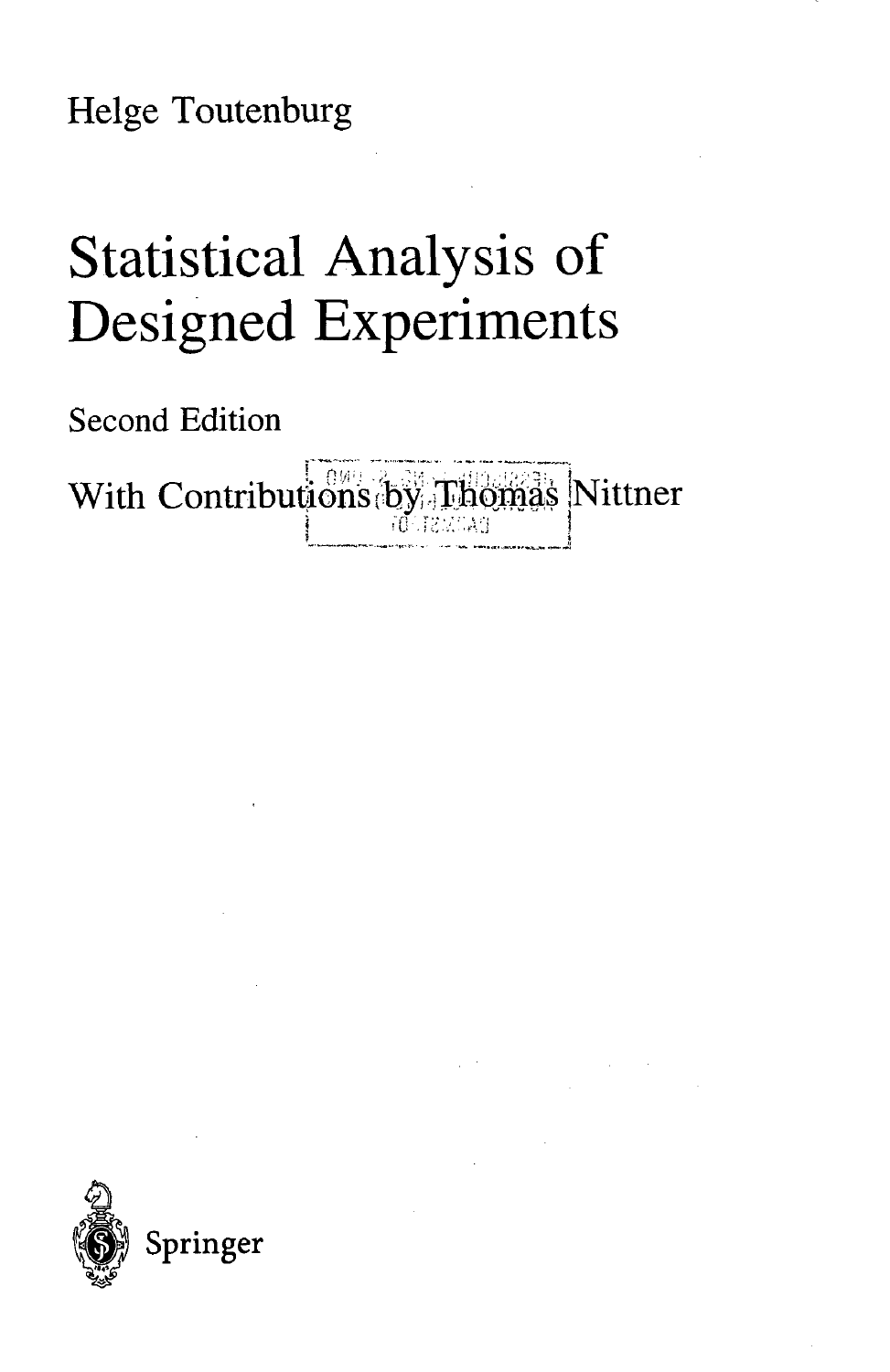## Contents

|              | Preface                          |       |                                                               | v              |  |
|--------------|----------------------------------|-------|---------------------------------------------------------------|----------------|--|
| $\mathbf{1}$ | Introduction                     |       |                                                               | 1              |  |
|              | 1.1                              |       | Data, Variables, and Random Processes                         | $\mathbf{1}$   |  |
|              | $1.2\,$                          |       | Basic Principles of Experimental Design                       | 3              |  |
|              | $1.3\,$                          |       |                                                               | 5              |  |
|              | 1.4                              |       | Measuring and Scaling in Statistical Medicine                 | $\overline{7}$ |  |
|              | 1.5                              |       | Experimental Design in Biotechnology                          | 8              |  |
|              | $1.6\,$                          |       | Relative Importance of Effects—The Pareto Principle           | 9              |  |
|              | 1.7                              |       |                                                               | 10             |  |
|              | $1.8\,$                          |       | A One-Way Factorial Experiment by Example                     | 15             |  |
|              | 1.9 <sup>°</sup>                 |       | Exercises and Questions                                       | 19             |  |
| $\bf{2}^-$   | <b>Comparison of Two Samples</b> |       |                                                               | 21             |  |
|              | $2.1\,$                          |       |                                                               |                |  |
|              | $2.2\,$                          |       | Paired t-Test and Matched-Pair Design                         |                |  |
|              | $2.3\,$                          |       | Comparison of Means in Independent Groups                     |                |  |
|              |                                  | 2.3.1 | Two-Sample $t$ -Test                                          | 25             |  |
|              |                                  | 2.3.2 | Testing H <sub>0</sub> : $\sigma_A^2 = \sigma_B^2 = \sigma^2$ | 25             |  |
|              |                                  | 2.3.3 | Comparison of Means in the Case of Un-                        |                |  |
|              |                                  |       | equal Variances                                               | 26             |  |
|              |                                  | 2.3.4 | Transformations of Data to Assure                             |                |  |
|              |                                  |       | Homogeneity of Variances                                      | 27             |  |
|              |                                  | 2.3.5 | Necessary Sample Size and Power of the Test                   | 27             |  |
|              |                                  |       |                                                               |                |  |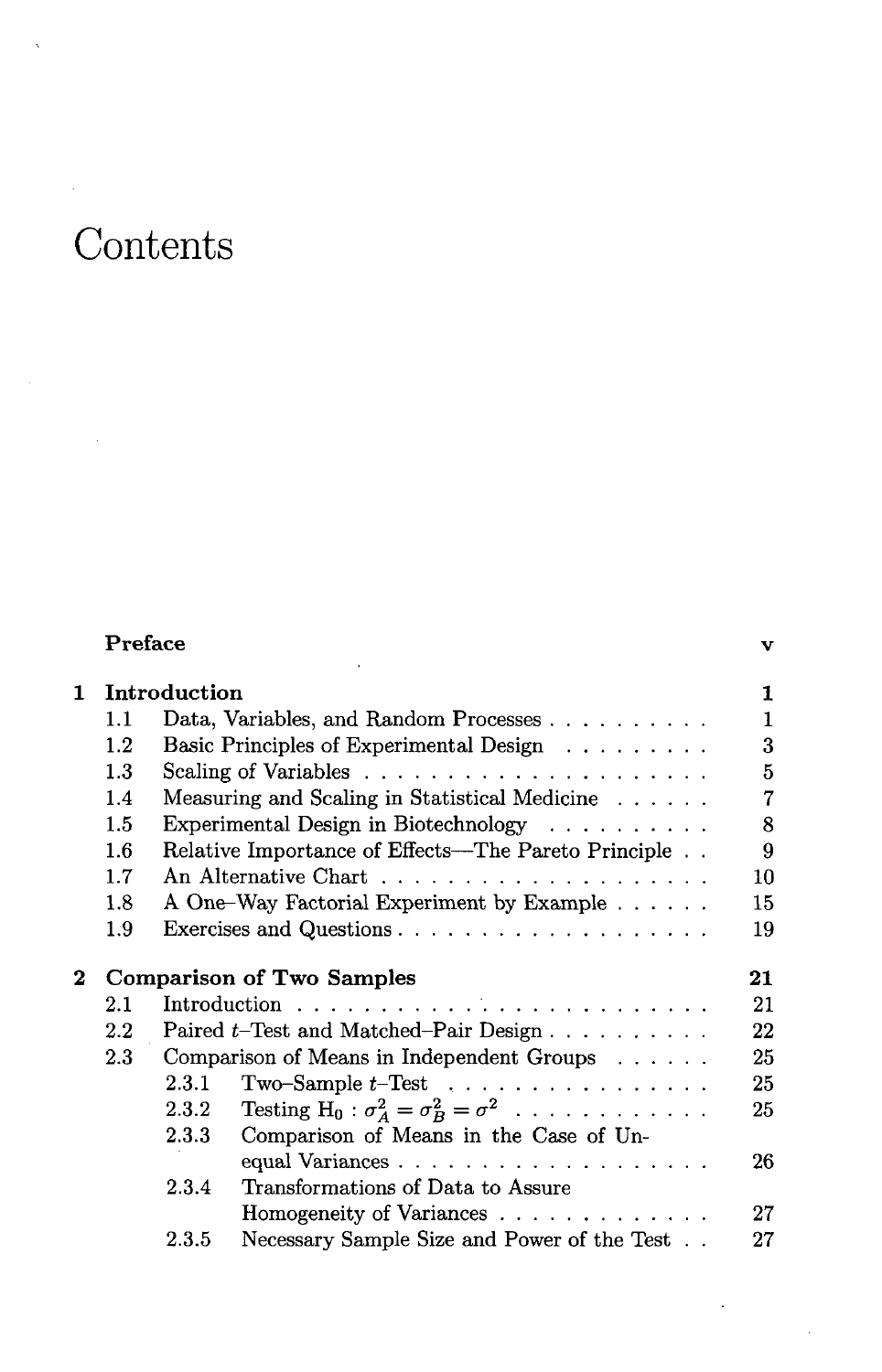|   |      | 2.3.6                                          | Comparison of Means without Prior Test-                               |     |  |
|---|------|------------------------------------------------|-----------------------------------------------------------------------|-----|--|
|   |      |                                                | ing H <sub>0</sub> : $\sigma_A^2 = \sigma_B^2$ ; Cochran-Cox Test for |     |  |
|   |      |                                                | Independent Groups                                                    | 27  |  |
|   | 2.4  |                                                | Wilcoxon's Sign-Rank Test in the Matched-Pair                         |     |  |
|   |      |                                                |                                                                       | 29  |  |
|   | 2.5  |                                                | Rank Test for Homogeneity of Wilcoxon, Mann and                       |     |  |
|   |      |                                                |                                                                       | 33  |  |
|   | 2.6  |                                                | Comparison of Two Groups with Categorical Response.                   | 38  |  |
|   |      | 2.6.1                                          | McNemar's Test and Matched-Pair Design                                | 38  |  |
|   |      | 2.6.2                                          | Fisher's Exact Test for Two Independent                               |     |  |
|   |      |                                                |                                                                       | 39  |  |
|   | 2.7  |                                                |                                                                       | 41  |  |
| 3 |      |                                                | The Linear Regression Model                                           | 45  |  |
|   | 3.1  |                                                | Descriptive Linear Regression                                         | 45  |  |
|   | 3.2  |                                                | The Principle of Ordinary Least Squares                               | 47  |  |
|   | 3.3  |                                                | Geometric Properties of Ordinary Least Squares                        |     |  |
|   |      |                                                |                                                                       | 50  |  |
|   | 3.4  |                                                | Best Linear Unbiased Estimation                                       | 51  |  |
|   |      | 3.4.1                                          | Linear Estimators                                                     | 52  |  |
|   |      | 3.4.2                                          | Mean Square Error                                                     | 53  |  |
|   |      | 3.4.3                                          | Best Linear Unbiased Estimation                                       | 55  |  |
|   |      | 3.4.4                                          | Estimation of $\sigma^2$ ,                                            | 57  |  |
|   | 3.5  |                                                |                                                                       | 60  |  |
|   |      | 3.5.1                                          | Extreme Multicollinearity and Estimability                            | 60  |  |
|   |      | 3.5.2                                          | Estimation within Extreme Multicollinearity $\hfill$ .                | 61  |  |
|   |      | 3.5.3                                          | Weak Multicollinearity                                                | 63  |  |
|   | 3.6  | Classical Regression under Normal Errors<br>67 |                                                                       |     |  |
|   | 3.7  | Testing Linear Hypotheses<br>69                |                                                                       |     |  |
|   | 3.8  |                                                | Analysis of Variance and Goodness of Fit                              | 73  |  |
|   |      | 3.8.1                                          | Bivariate Regression                                                  | 73  |  |
|   |      | 3.8.2                                          | Multiple Regression                                                   | 79  |  |
|   | 3.9  |                                                | The General Linear Regression Model                                   | 83  |  |
|   |      | 3.9.1                                          |                                                                       | 83  |  |
|   |      | 3.9.2                                          | Misspecification of the Covariance Matrix                             | 85  |  |
|   | 3.10 |                                                | Diagnostic Tools                                                      | 86  |  |
|   |      |                                                |                                                                       | 86  |  |
|   |      |                                                | 3.10.2 Prediction Matrix                                              | 86  |  |
|   |      | 3.10.3                                         | Effect of a Single Observation on the Esti-                           |     |  |
|   |      |                                                | mation of Parameters                                                  | 91  |  |
|   |      | 3.10.4                                         | Diagnostic Plots for Testing the Model                                |     |  |
|   |      |                                                |                                                                       | 96  |  |
|   |      | 3.10.5                                         | Measures Based on the Confidence Ellipsoid                            | 97  |  |
|   |      | 3.10.6                                         | Partial Regression Plots                                              | 102 |  |
|   |      | 3.10.7                                         | Regression Diagnostics by Animating Graphics.                         | 104 |  |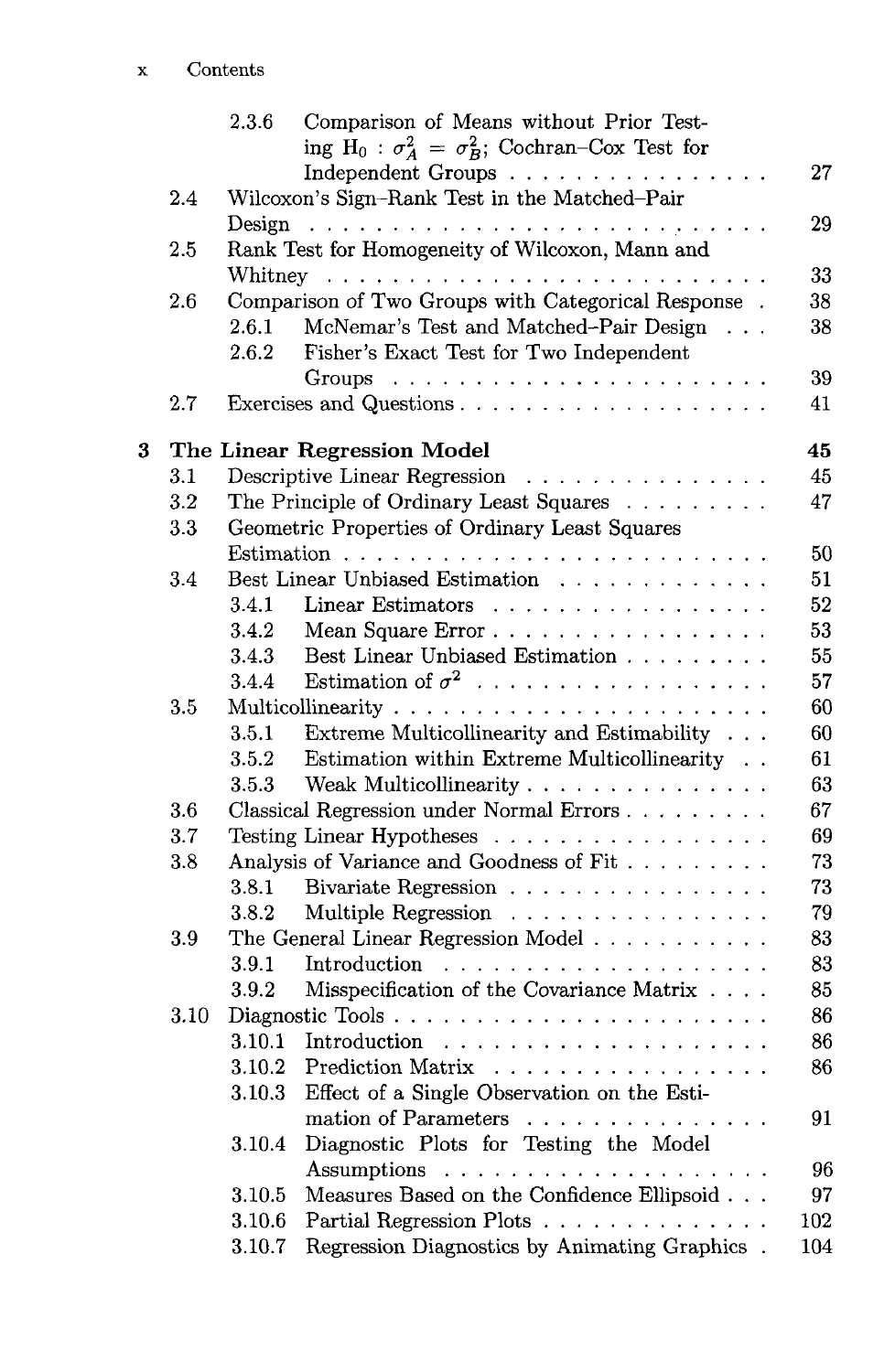|   |     |                                                                                                  | 110 |
|---|-----|--------------------------------------------------------------------------------------------------|-----|
| 4 |     | Single-Factor Experiments with Fixed                                                             |     |
|   |     | and Random Effects                                                                               | 111 |
|   | 4.1 | Models I and II in the Analysis of Variance                                                      | 111 |
|   | 4.2 | One-Way Classification for the Multiple Compari-                                                 |     |
|   |     |                                                                                                  | 112 |
|   |     | 4.2.1<br>Representation as a Restrictive Model                                                   | 115 |
|   |     | 4.2.2<br>Decomposition of the Error Sum of Squares                                               | 117 |
|   |     | 4.2.3<br>Estimation of $\sigma^2$ by $MS_{\text{Error}}$                                         | 120 |
|   | 4.3 | Comparison of Single Means                                                                       | 123 |
|   |     | 4.3.1<br>Linear Contrasts                                                                        | 123 |
|   |     | 4.3.2<br>Contrasts of the Total Response Values in                                               |     |
|   |     | the Balanced Case $\dots \dots \dots \dots \dots \dots$                                          | 126 |
|   | 4.4 |                                                                                                  | 132 |
|   |     | 4.4.1                                                                                            | 132 |
|   |     | 4.4.2<br>Experimentwise Comparisons                                                              | 132 |
|   |     | Select Pairwise Comparisons<br>4.4.3                                                             | 135 |
|   | 4.5 | Regression Analysis of Variance                                                                  | 142 |
|   | 4.6 | One–Factorial Models with Random Effects                                                         | 145 |
|   | 4.7 | Rank Analysis of Variance in the                                                                 |     |
|   |     | Completely Randomized Design                                                                     | 149 |
|   |     | 4.7.1<br>Kruskal–Wallis Test                                                                     | 149 |
|   |     | 4.7.2<br>Multiple Comparisons                                                                    | 152 |
|   | 4.8 |                                                                                                  | 154 |
| 5 |     | <b>More Restrictive Designs</b>                                                                  | 157 |
|   | 5.1 | Randomized Block Design                                                                          | 157 |
|   | 5.2 |                                                                                                  | 165 |
|   |     | 5.2.1<br>Analysis of Variance                                                                    | 167 |
|   | 5.3 | Rank Variance Analysis in the Randomized Block                                                   |     |
|   |     | Design                                                                                           | 172 |
|   |     | 5.3.1                                                                                            | 172 |
|   |     | Multiple Comparisons<br>5.3.2                                                                    | 175 |
|   | 5.4 |                                                                                                  | 176 |
| 6 |     | <b>Multifactor Experiments</b>                                                                   | 179 |
|   |     | 6.1 Elementary Definitions and Principles                                                        | 179 |
|   | 6.2 | Two-Factor Experiments (Fixed Effects)                                                           | 183 |
|   | 6.3 | Two-Factor Experiments in Effect Coding<br>.                                                     | 188 |
|   | 6.4 | Two-Factorial Experiment with Block Effects<br>$\mathbf{1}$ . The set of the set of $\mathbf{1}$ | 196 |
|   | 6.5 | Two-Factorial Model with Fixed Effects-Confidence                                                |     |
|   |     | Intervals and Elementary Tests                                                                   | 199 |
|   | 6.6 | Two-Factorial Model with Random or Mixed Effects                                                 | 203 |
|   |     | Model with Random Effects<br>6.6.1                                                               | 203 |
|   |     |                                                                                                  |     |

 $\sim$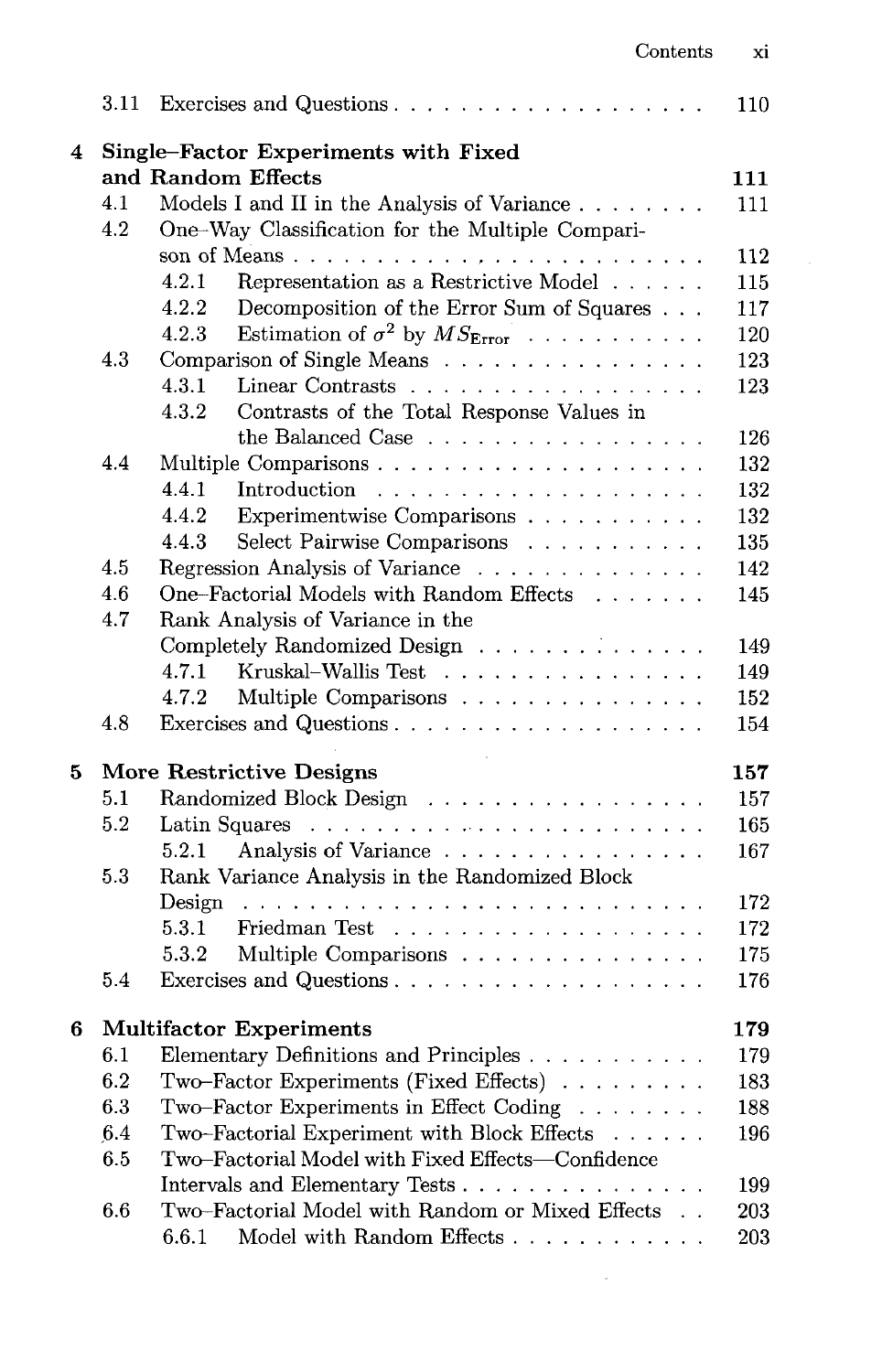$\mathcal{S}^{\mathcal{A}}$ 

|   |      | 6.6.2 |                                                         | 207 |
|---|------|-------|---------------------------------------------------------|-----|
|   | 6.7  |       | Three-Factorial Designs                                 | 211 |
|   | 6.8  |       |                                                         |     |
|   | 6.9  |       |                                                         | 219 |
|   |      | 6.9.1 |                                                         | 219 |
|   |      | 6.9.2 |                                                         | 222 |
|   | 6.10 |       | Exercises and Questions                                 | 225 |
| 7 |      |       | Models for Categorical Response Variables               | 231 |
|   | 7.1  |       | Generalized Linear Models                               | 231 |
|   |      | 7.1.1 | Extension of the Regression Model                       | 231 |
|   |      | 7.1.2 | Structure of the Generalized Linear Model               | 233 |
|   |      | 7.1.3 | Score Function and Information Matrix                   | 236 |
|   |      | 7.1.4 | Maximum Likelihood Estimation                           | 237 |
|   |      | 7.1.5 | Testing of Hypotheses and Goodness of Fit               | 240 |
|   |      | 7.1.6 |                                                         | 241 |
|   |      | 7.1.7 | Quasi Loglikelihood                                     | 243 |
|   | 7.2  |       |                                                         | 245 |
|   |      | 7.2.1 |                                                         | 245 |
|   |      | 7.2.2 | Ways of Comparing Proportions                           | 246 |
|   |      | 7.2.3 | Sampling in Two-Way Contingency Tables                  | 249 |
|   |      | 7.2.4 | Likelihood Function and Maximum Likeli-                 |     |
|   |      |       |                                                         | 250 |
|   |      | 7.2.5 | Testing the Goodness of Fit                             | 252 |
|   | 7.3  |       | Generalized Linear Model for Binary Response            | 254 |
|   |      | 7.3.1 | Logit Models and Logistic Regression                    | 254 |
|   |      | 7.3.2 | Testing the Model $\dots \dots \dots \dots \dots \dots$ | 257 |
|   |      | 7.3.3 | Distribution Function as a Link Function                | 258 |
|   | 7.4  |       | Logit Models for Categorical Data                       | 258 |
|   | 7.5  |       | Goodness of Fit-Likelihood Ratio Test                   | 260 |
|   | 7.6  |       | Loglinear Models for Categorical Variables              | 261 |
|   |      | 7.6.1 | Two-Way Contingency Tables                              | 261 |
|   |      | 7.6.2 | Three–Way Contingency Tables                            | 264 |
|   | 7.7  |       | The Special Case of Binary Response                     | 267 |
|   | 7.8  |       | Coding of Categorical Explanatory Variables             | 270 |
|   |      | 7.8.1 | Dummy and Effect Coding                                 | 270 |
|   |      | 7.8.2 | Coding of Response Models                               | 273 |
|   |      | 7.8.3 | Coding of Models for the Hazard Rate                    | 274 |
|   | 7.9  |       | Extensions to Dependent Binary Variables                | 277 |
|   |      | 7.9.1 | Overview                                                | 277 |
|   |      | 7.9.2 | Modeling Approaches for Correlated Response.            | 279 |
|   |      | 7.9.3 | Quasi-Likelihood Approach for Correlated                |     |
|   |      |       | Binary Response                                         | 280 |
|   |      | 7.9.4 | The Generalized Estimating Equation Method              |     |
|   |      |       |                                                         | 281 |

 $\sim$ 

 $\bar{r}$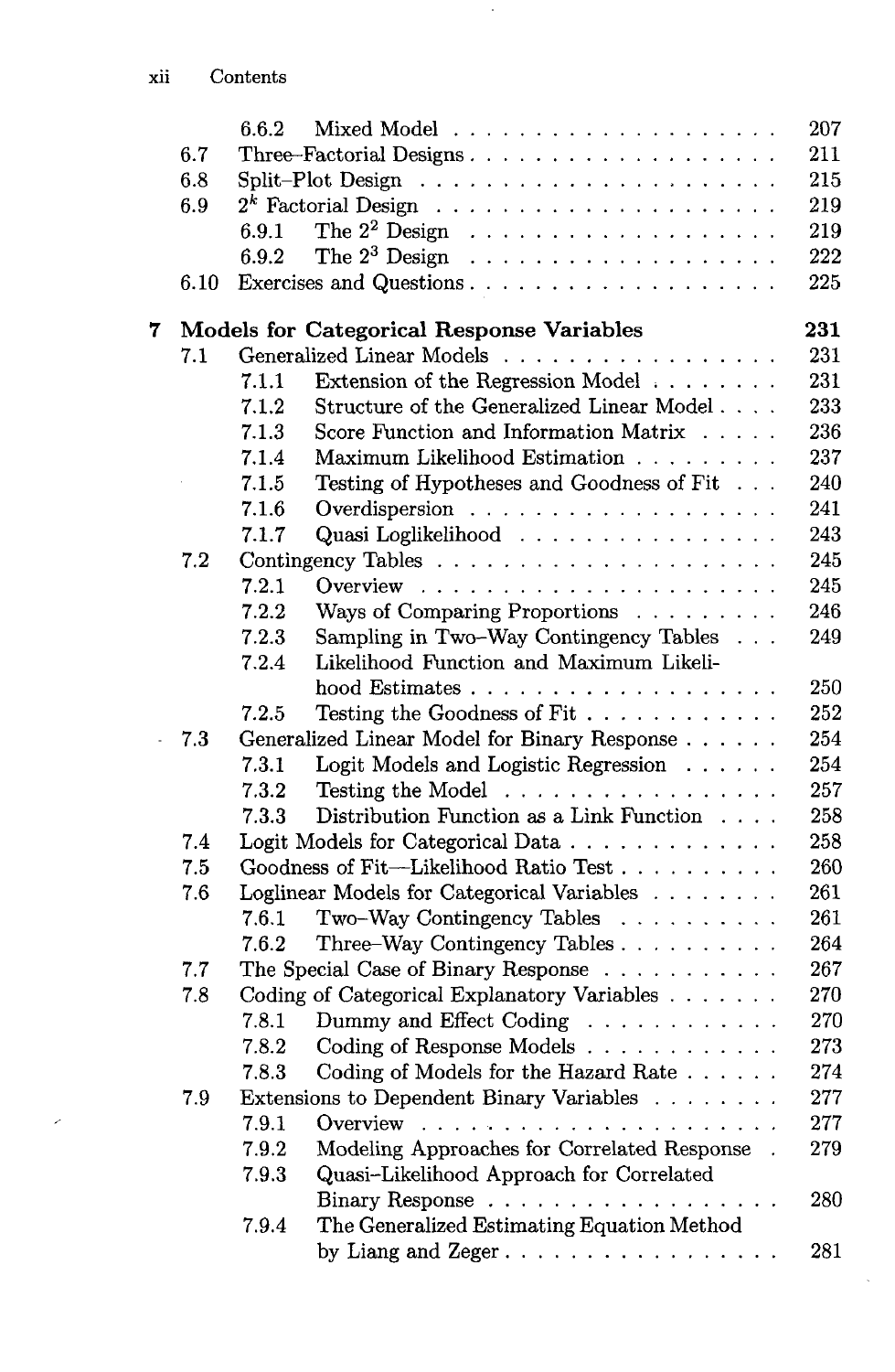|   |      | 7.9.5                                           | Properties of the Generalized Estimating                                |     |  |  |
|---|------|-------------------------------------------------|-------------------------------------------------------------------------|-----|--|--|
|   |      |                                                 | Equation Estimate $\hat{\beta}_G$                                       | 283 |  |  |
|   |      | 7.9.6                                           | Efficiency of the Generalized Estimating                                |     |  |  |
|   |      |                                                 | Equation and Independence Estimating Equa-                              |     |  |  |
|   |      |                                                 |                                                                         | 284 |  |  |
|   |      | 7.9.7                                           | Choice of the Quasi-Correlation Matrix $R_i(\alpha)$ .                  | 285 |  |  |
|   |      | 7.9.8                                           | Bivariate Binary Correlated Response Variables.                         | 285 |  |  |
|   |      | 7.9.9                                           | The Generalized Estimating Equation Method                              | 286 |  |  |
|   |      | 7.9.10                                          | The Independence Estimating Equation Method                             | 288 |  |  |
|   |      | 7.9.11                                          | An Example from the Field of Dentistry                                  | 288 |  |  |
|   |      | 7.9.12                                          | Full Likelihood Approach for Marginal Models.                           | 293 |  |  |
|   | 7.10 |                                                 | Exercises and Questions                                                 | 294 |  |  |
| 8 |      |                                                 | <b>Repeated Measures Model</b>                                          | 295 |  |  |
|   | 8.1  |                                                 | The Fundamental Model for One Population                                | 295 |  |  |
|   | 8.2  |                                                 | The Repeated Measures Model for Two Populations                         | 298 |  |  |
|   | 8.3  |                                                 | Univariate and Multivariate Analysis                                    | 301 |  |  |
|   |      | 8.3.1                                           | The Univariate One-Sample Case                                          | 301 |  |  |
|   |      | 8.3.2                                           | The Multivariate One-Sample Case                                        | 301 |  |  |
|   | 8.4  |                                                 | The Univariate Two-Sample Case $\ldots$                                 | 306 |  |  |
|   | 8.5  |                                                 | The Multivariate Two-Sample Case                                        | 307 |  |  |
|   | 8.6  |                                                 | Testing of H <sub>0</sub> : $\Sigma_x = \Sigma_y$                       | 308 |  |  |
|   | 8.7  | Univariate Analysis of Variance in the Repeated |                                                                         |     |  |  |
|   |      |                                                 |                                                                         | 309 |  |  |
|   |      | 8.7.1                                           | Testing of Hypotheses in the Case of Com-                               |     |  |  |
|   |      |                                                 | pound Symmetry                                                          | 309 |  |  |
|   |      | 8.7.2                                           | Testing of Hypotheses in the Case of Sphericity.                        | 311 |  |  |
|   |      | 8.7.3                                           | The Problem of Nonsphericity<br>$\cdot$ $\cdot$ $\cdot$ $\cdot$ $\cdot$ | 315 |  |  |
|   |      | 8.7.4                                           | Application of Univariate Modified Ap-                                  |     |  |  |
|   |      |                                                 | proaches in the Case of Nonsphericity $\ldots \ldots$                   | 316 |  |  |
|   |      | 8.7.5                                           |                                                                         | 317 |  |  |
|   |      | 8.7.6                                           |                                                                         | 318 |  |  |
|   | 8.8  |                                                 | Multivariate Rank Tests in the Repeated Measures Model                  | 324 |  |  |
|   | 8.9  |                                                 | Categorical Regression for the Repeated Binary                          |     |  |  |
|   |      |                                                 |                                                                         | 329 |  |  |
|   |      | 8.9.1                                           | Logit Models for the Repeated Binary Re-                                |     |  |  |
|   |      |                                                 | sponse for the Comparison of Therapies $\ldots$ .                       | 329 |  |  |
|   |      |                                                 | 8.9.2 First-Order Markov Chain Models                                   | 330 |  |  |
|   |      | 8.9.3                                           | Multinomial Sampling and Loglinear Mod-                                 |     |  |  |
|   |      |                                                 | els for a Global Comparison of Therapies                                | 332 |  |  |
|   | 8.10 |                                                 | Exercises and Questions                                                 | 339 |  |  |
| 9 |      | 341<br><b>Cross-Over Design</b>                 |                                                                         |     |  |  |
|   | 9.1  |                                                 |                                                                         | 341 |  |  |
|   | 9.2  |                                                 | Linear Model and Notations                                              | 342 |  |  |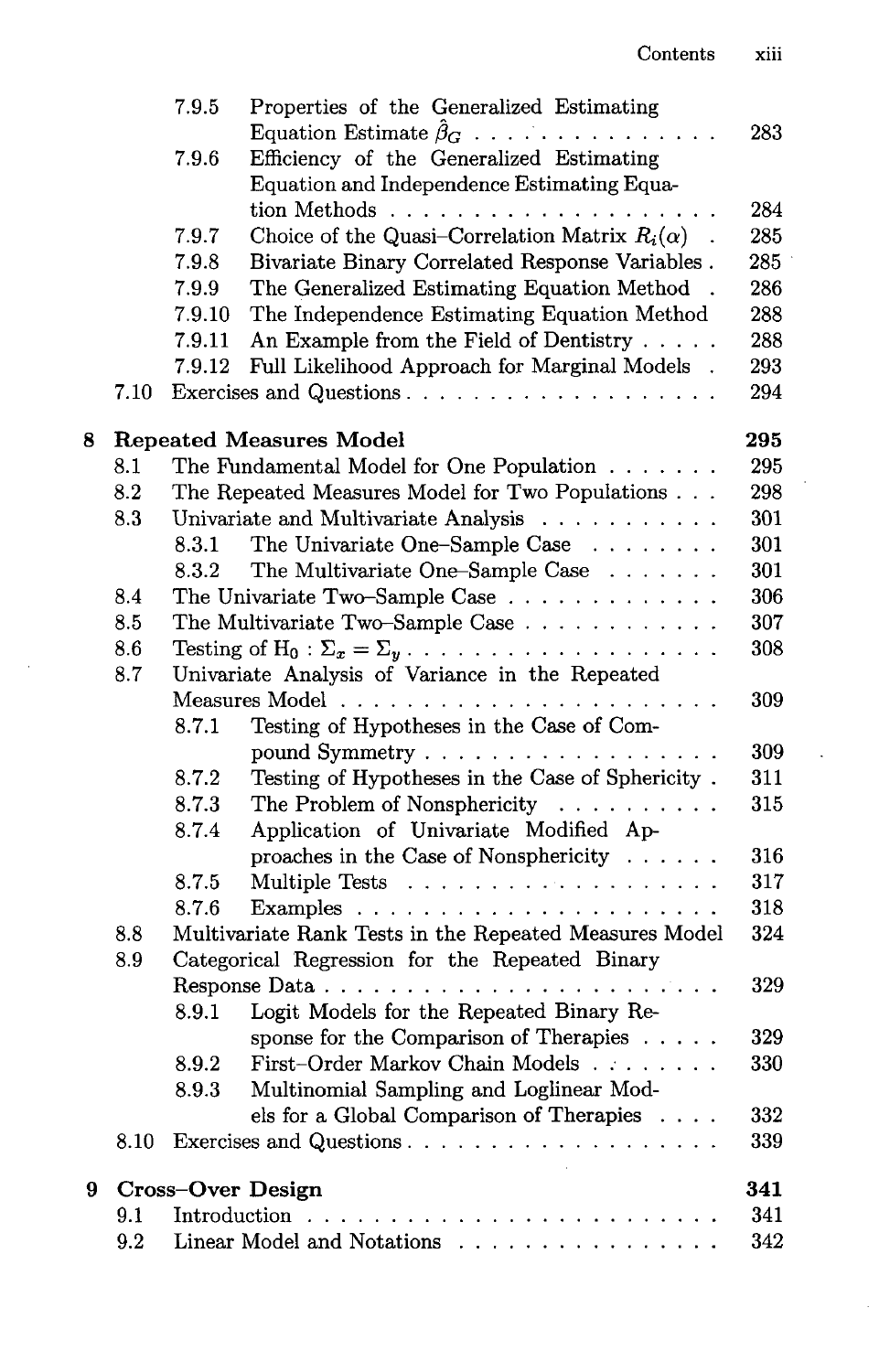$\hat{\boldsymbol{\beta}}$ 

 $\sim$ 

| 9.3                                                | $2 \times 2$ Cross-Over (Classical Approach)<br>343                  |  |  |  |
|----------------------------------------------------|----------------------------------------------------------------------|--|--|--|
|                                                    | 9.3.1<br>Analysis Using $t$ -Tests<br>344                            |  |  |  |
|                                                    | 9.3.2<br>Analysis of Variance<br>348                                 |  |  |  |
|                                                    | 9.3.3<br>Residual Analysis and Plotting the Data<br>352              |  |  |  |
|                                                    | 9.3.4<br>Alternative Parametrizations in $2 \times 2$ Cross-         |  |  |  |
|                                                    | 356                                                                  |  |  |  |
|                                                    | Cross-Over Analysis Using Rank Tests<br>9.3.5<br>368                 |  |  |  |
| 9.4                                                | $2 \times 2$ Cross-Over and Categorical (Binary) Response<br>368     |  |  |  |
|                                                    | 9.4.1<br>Introduction<br>368<br>.                                    |  |  |  |
|                                                    | 9.4.2<br>Loglinear and Logit Models<br>372                           |  |  |  |
| 9.5                                                | Exercises and Questions<br>384                                       |  |  |  |
|                                                    | 385<br>10 Statistical Analysis of Incomplete Data                    |  |  |  |
| 10.1                                               | 385                                                                  |  |  |  |
| 10.2                                               | Missing Data in the Response<br>390                                  |  |  |  |
| Least Squares Analysis for Complete Data<br>10.2.1 |                                                                      |  |  |  |
|                                                    | 390<br>Least Squares Analysis for Filled-Up Data<br>10.2.2<br>391    |  |  |  |
|                                                    | Analysis of Covariance—Bartlett's Method<br>10.2.3<br>392            |  |  |  |
| 10.3                                               | Missing Values in the $X$ -Matrix $\ldots$<br>393                    |  |  |  |
|                                                    | 10.3.1<br>Missing Values and Loss of Efficiency<br>394               |  |  |  |
|                                                    | 10.3.2<br>Standard Methods for Incomplete $X$ -Matrices.<br>397      |  |  |  |
| 10.4                                               | Adjusting for Missing Data in $2 \times 2$ Cross-Over Designs<br>400 |  |  |  |
|                                                    | 10.4.1<br>400                                                        |  |  |  |
|                                                    | 10.4.2<br>Maximum Likelihood Estimator (Rao, 1956).<br>402           |  |  |  |
|                                                    | 10.4.3<br>Test Procedures<br>403                                     |  |  |  |
| 10.5                                               | Missing Categorical Data<br>407                                      |  |  |  |
|                                                    | 10.5.1<br>407                                                        |  |  |  |
|                                                    | 10.5.2<br>Maximum Likelihood Estimation in the                       |  |  |  |
|                                                    | Complete Data Case<br>408                                            |  |  |  |
|                                                    | Ad-Hoc Methods<br>10.5.3<br>409                                      |  |  |  |
|                                                    | 10.5.4<br>Model–Based Methods<br>410                                 |  |  |  |
| 10.6                                               | 412                                                                  |  |  |  |
|                                                    | A Matrix Algebra<br>415                                              |  |  |  |
| A.1                                                | 415                                                                  |  |  |  |
| A.2                                                | 418                                                                  |  |  |  |
| A.3                                                | Determinant of a Matrix<br>418                                       |  |  |  |
| A 4                                                | 420<br>Inverse of a Matrix                                           |  |  |  |
| A.5                                                | Orthogonal Matrices<br>421                                           |  |  |  |
| A.6                                                | Rank of a Matrix<br>422                                              |  |  |  |
| A.7                                                | 422                                                                  |  |  |  |
| A.8                                                | Eigenvalues and Eigenvectors<br>423                                  |  |  |  |
| A.9                                                | Decomposition of Matrices<br>425                                     |  |  |  |
| A.10                                               | Definite Matrices and Quadratic Forms<br>427                         |  |  |  |
| A.11                                               | 433                                                                  |  |  |  |
|                                                    |                                                                      |  |  |  |

 $\sim$